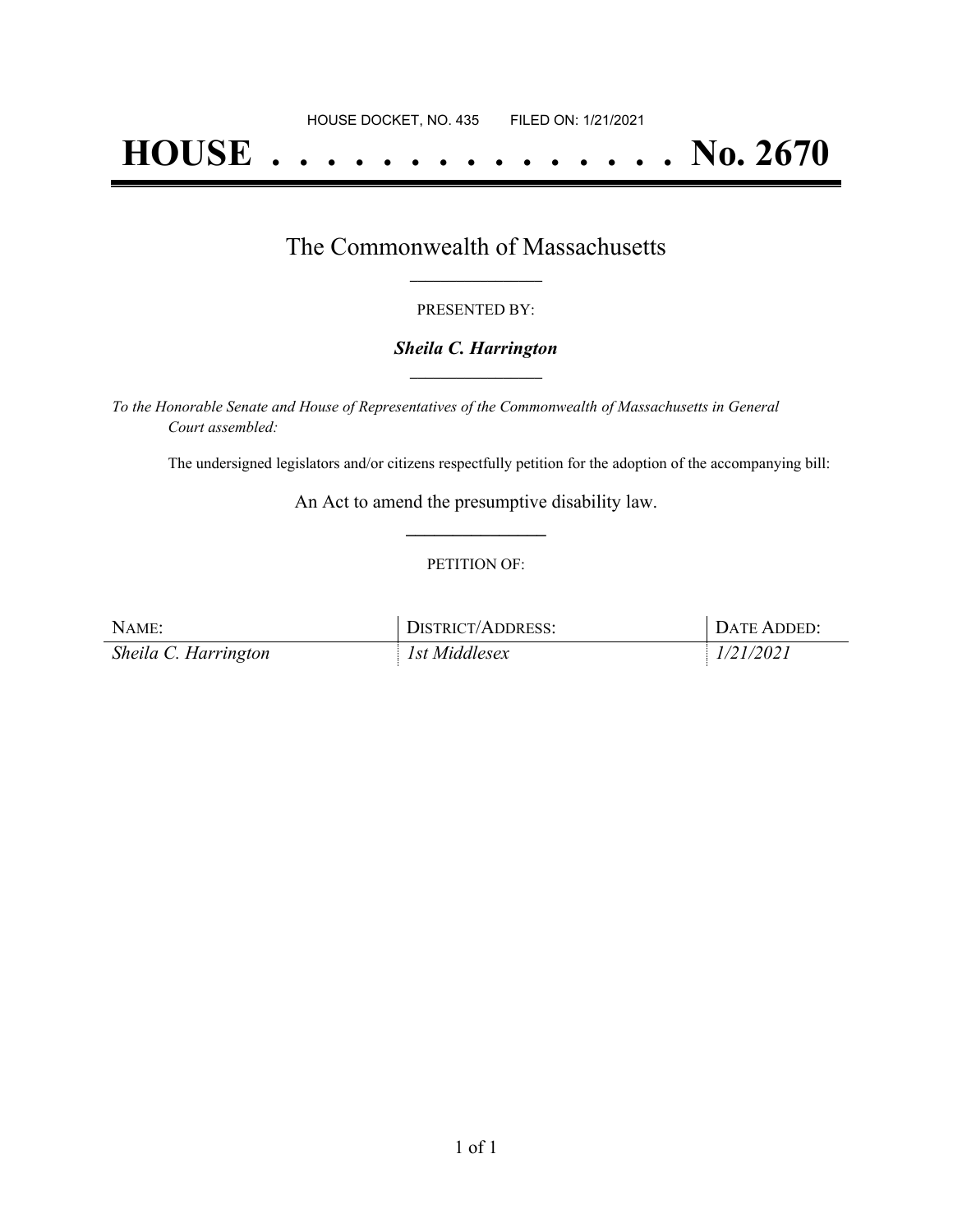# **HOUSE . . . . . . . . . . . . . . . No. 2670**

By Mrs. Harrington of Groton, a petition (accompanied by bill, House, No. 2670) of Sheila C. Harrington relative to presumptive disability retirement of certain public employees. Public Service.

## The Commonwealth of Massachusetts

**In the One Hundred and Ninety-Second General Court (2021-2022) \_\_\_\_\_\_\_\_\_\_\_\_\_\_\_**

**\_\_\_\_\_\_\_\_\_\_\_\_\_\_\_**

An Act to amend the presumptive disability law.

Be it enacted by the Senate and House of Representatives in General Court assembled, and by the authority *of the same, as follows:*

| Section 1. Chapter 32 of the General Laws, as appearing in the 2010 Official Edition, is |
|------------------------------------------------------------------------------------------|
| hereby amended by inserting after section 94B the following section: -                   |

 Section 94C. Notwithstanding the provisions of any general or special law to the contrary affecting the non-contributory or contributory system, any condition of impairment of health caused by a blood-borne infectious disease resulting in total or partial disability or death to a uniformed member of a paid fire department or permanent member of a police department, or of the police force of the Massachusetts Bay Transportation Authority, or of the state police, or of the public works building police, or to any employee in the department of correction or a county correctional facility whose regular or incidental duties require the care, supervision or custody of prisoners, criminally insane persons or defective delinquents, or to any permanent crash crewman, crash boatman, fire controlman or assistant fire controlman employed at the General Edward Lawrence Logan International Airport, or members of the Massachusetts